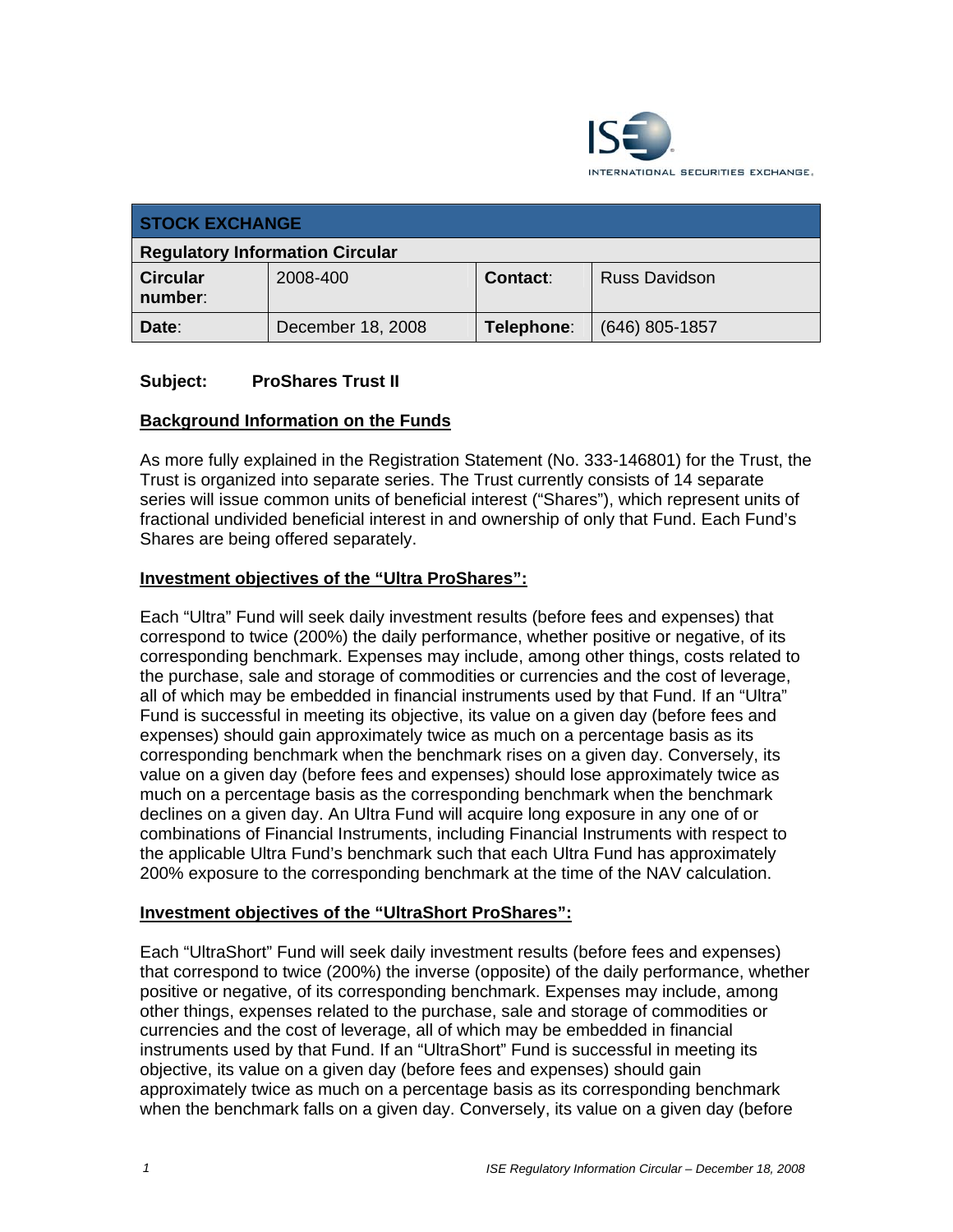fees and expenses) should lose approximately twice as much on a percentage basis as the corresponding benchmark when the benchmark rises on a given day. An UltraShort Fund will acquire short exposure in any one of or combinations of Financial Instruments, including Financial Instruments with respect to the applicable UltraShort Fund's benchmark such that each UltraShort Fund has approximately 200% exposure to the corresponding benchmark at the time of the NAV calculation.

ProShare Capital Management LLC will serve as the Trust's sponsor, commodity pool operator and commodity trading advisor. Brown Brothers Harriman & Co. will serve as the administrator, custodian and transfer agent of each Fund and its Shares. SEI Investments Distribution Co. will serve as distributor of the Shares.

As described more fully in the Trust's Prospectus and Statement of Additional Information ("SAI"), each Fund issues and redeems shares at their net asset value ("NAV") only in large blocks of 50,000 Shares (each block of 50,000 Shares called a "Creation Unit"). Creation Units may be created or redeemed only by Authorized Participants. Except when aggregated in Creation Units, the Shares are not redeemable securities. Authorized Participants pay a fixed and variable transaction fee in connection with each order to create or redeem a Creation Unit. Authorized Participants may sell the Shares included in the Creation Units they purchase from the Funds to other investors. The form of Authorized Participant Agreement and related Authorized Participant Handbook sets forth the procedures for the creation and redemption of Creation Units of Shares and for the delivery of cash required for such creations or redemptions.

The Depository Trust Company ("DTC") serves as securities depository for the Shares, which may be held only in book-entry form; stock certificates will not be issued. DTC, or its nominee, is the record or registered owner of all outstanding Shares.

The NAV will be calculated at the following times on each day that the New York Stock Exchange ("NYSE") is open for business (a "Business Day"):

#### **Exchange-Traded Funds NAV Calcualtion Time**

ProShares Ultra DJ-AIG Commodity 2:30 p.m. (Eastern Time) ProShares UltraShort DJ-AIG Commodity 2:30 p.m. (Eastern Time) ProShares Ultra DJ-AIG Crude Oil 2:30 p.m. (Eastern Time) ProShares UltraShort DJ-AIG Crude Oil 2:30 p.m. (Eastern Time) ProShares Ultra Euro 4:00 p.m. (Eastern Time) ProShares UltraShort Euro 4:00 p.m. (Eastern Time) ProShares Ultra Yen **4:00 p.m. (Eastern Time)** ProShares UltraShort Yen 1990 1990 1991 1991 4:00 p.m. (Eastern Time)

The NAV is available from the Trust and the Exchange and is also available to National Securities Clearing Corporation ("NSCC") participants through data made available from NSCC.

The Trusts registration statement describes the various fees and expenses for the Fund's shares. For a more complete description of the Funds and the Indexes, visit www.proshares.com.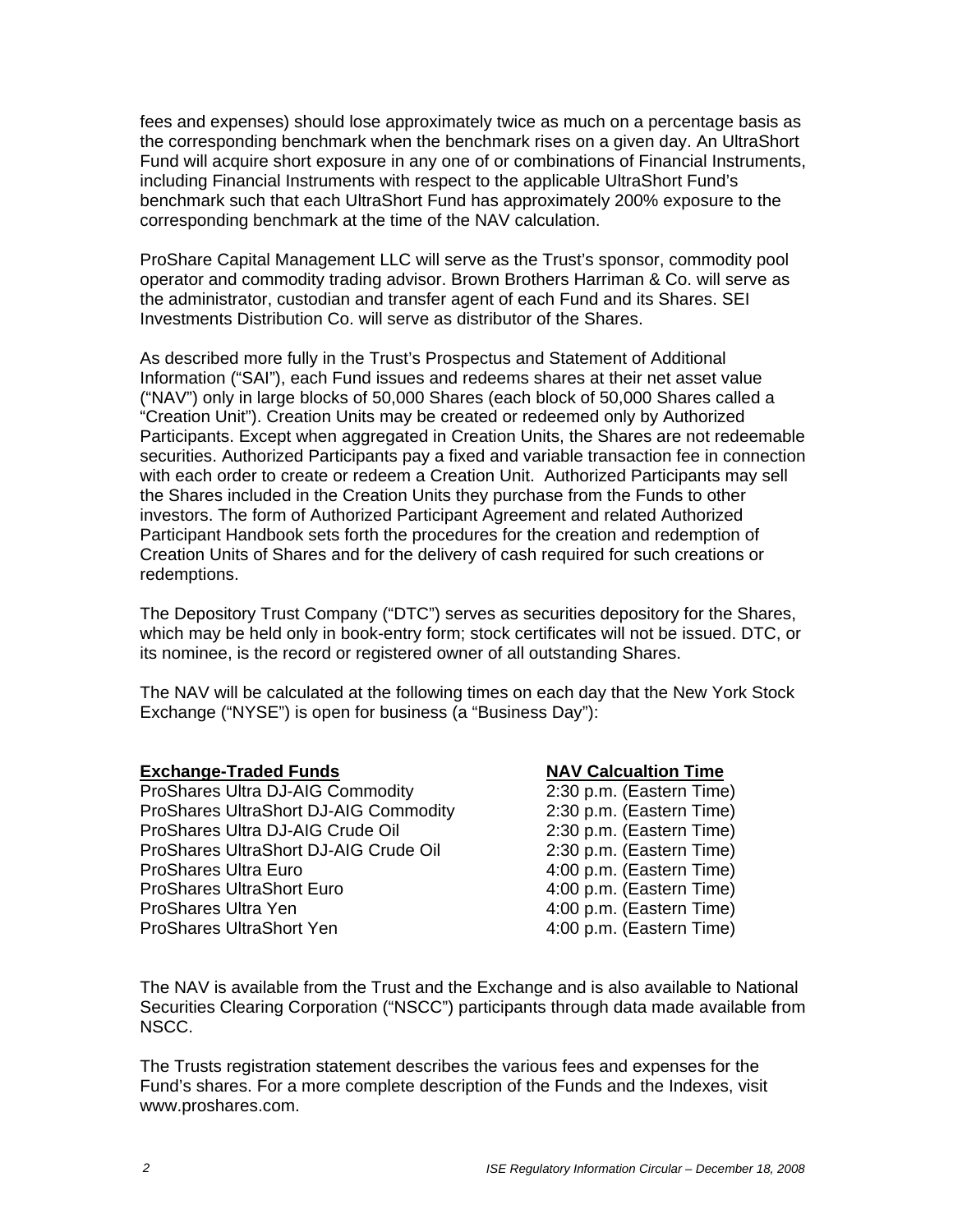# **Purchases and Redemptions in Creation Unit Size**

Equity Electronic Access Members ("Equity EAMs") are hereby informed that procedures for purchases and redemptions of Shares in Creation Units are described in the Trust's Prospectus and Statement of Additional Information and that Shares are not individually redeemable but are redeemable only in Creation Unit aggregations or multiples thereof. As described in the Prospectus, Creation Units are issued and redeemed for cash.

# **Principal Risks**

Interested persons are referred to the Trust's Prospectus for a description of risks associated with an investment in the Shares. These risks include, but are not limited to, the risk that each Fund's investment strategy may subject such Fund to greater changes to the value of portfolio holdings and imperfect correlation to the relevant Underlying Index. Each Fund may also not correlate to the relevant underlying asset for a number of reasons including the incursion by the Fund of operating expenses and costs associated with the use of leveraged investment techniques.

Over time, the cumulative percentage increase or decrease in the NAV of a Fund may diverge significantly from the cumulative percentage increase or decrease in the multiple return of the Underlying Index due to the compounding effect of losses and gains on the returns of a Fund. In addition, as noted in the Prospectus, the Shares trade at market prices that may differ from their NAV. The NAV of the Shares will fluctuate with changes in the market value of the Fund's holdings while the market prices of the Shares will fluctuate in accordance with changes in NAV as well as the supply and demand for the Shares.

# **Exchange Rules Applicable to Trading in the Shares**

The Shares are considered equity securities, thus rendering trading in the Shares subject to the Exchange's existing rules governing the trading of equity securities.

# **Trading Hours**

Trading in the shares on ISE is on a UTP basis and is subject to ISE equity trading rules. The shares will trade from 8:00 a.m. until 5:00 p.m. Eastern Time. Equity EAMs trading the shares during the Extended Market Sessions are exposed to the risk of the lack of the calculation or dissemination of underlying index value or intraday indicative value ("IIV"). For certain derivative securities products, an updated underlying index value or IIV may not be calculated or publicly disseminated in the Extended Market hours. Since the underlying index value and IIV are not calculated or widely disseminated during Extended Market hours, an investor who is unable to calculate implied values for certain derivative securities products during Extended Market hours may be at a disadvantage to market professionals.

# **Trading Halts**

ISE will halt trading in the Shares of a Trust in accordance with ISE Rule 2101(a)(2)(iii). The grounds for a halt under this Rule include a halt by the primary market because it stops trading the Shares and/or a halt because dissemination of the IIV or applicable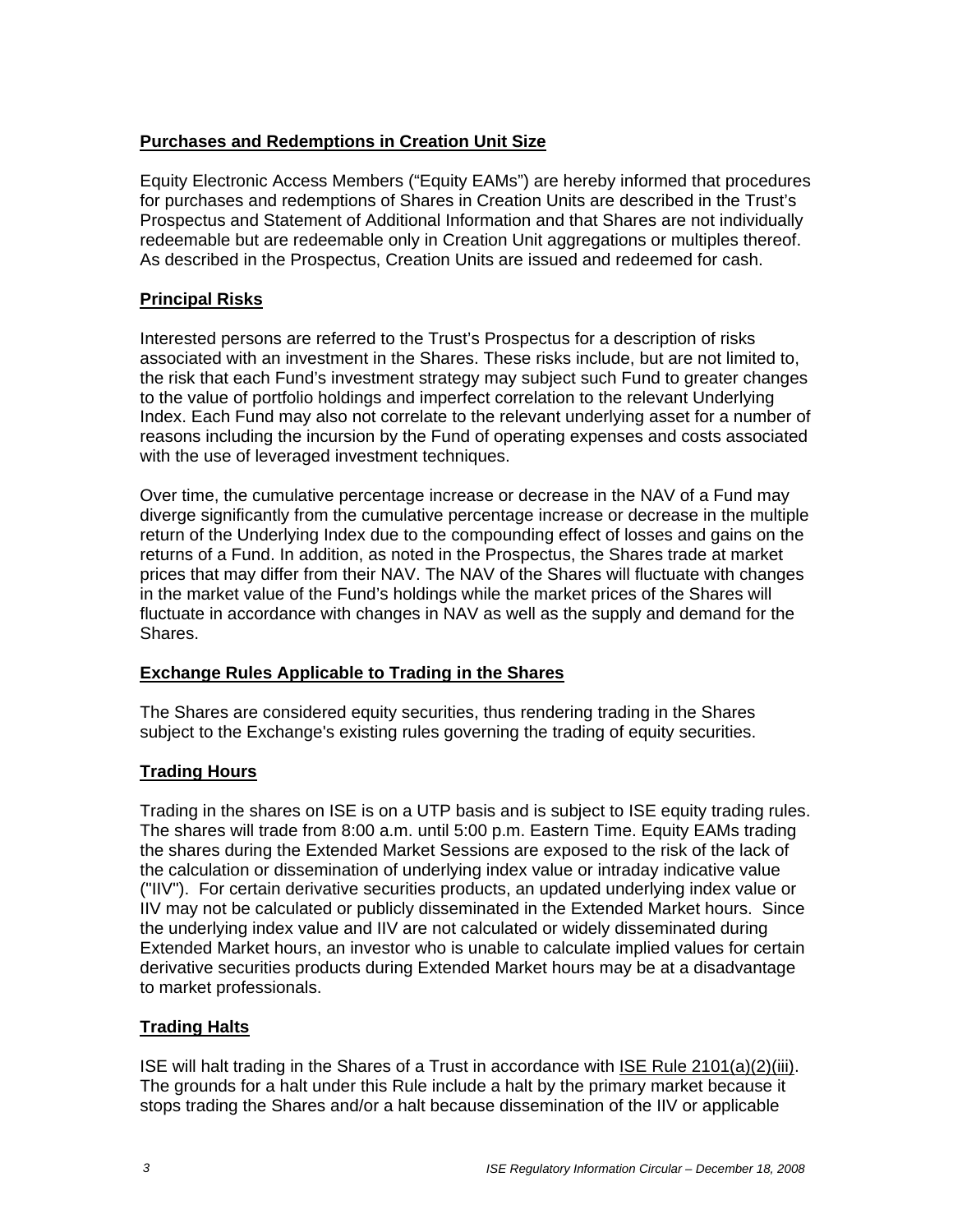currency spot price has ceased, or a halt for other regulatory reasons. In addition, ISE will stop trading the Shares of a Trust if the primary market de-lists the Shares.

# **Delivery of a Prospectus**

Pursuant to federal securities laws, investors purchasing Shares must receive a prospectus prior to or concurrently with the confirmation of a transaction. Investors purchasing Shares directly from the Fund (by delivery of the Deposit Amount) must also receive a prospectus.

Prospectuses may be obtained through the Distributor or on the Fund's website. The Prospectus does not contain all of the information set forth in the registration statement (including the exhibits to the registration statement), parts of which have been omitted in accordance with the rules and regulations of the SEC. For further information about the Fund, please refer to the Trust's registration statement.

#### **Exemptive, Interpretive and No-Action Relief Under Federal Securities Regulations**

The Commission has issued exemptive, interpretive and no-action relief from certain provisions of and rules under the Securities Exchange Act of 1934, as amended (the "Exchange Act"), regarding trading in the Shares, which is summarized below. As this is only a summary of the relief granted by the SEC, the Exchange also advises interested members to consult the Letter dated June 21, 2006 ("June 21, 2006 Letter") from Racquel L. Russell, Esq., Branch Chief, Division of Market Regulation, to George T. Simon, Foley & Lardner LLP, and Letter dated January 19, 2006 ("January 19, 2006 Letter") from James A Brigagliano, Assistant Director, SEC Division of Market Regulation to Michael Schmidtberger, Sidley, Austin, Brown & Wood, for more complete information regarding the trading practices relief granted by the SEC. The Trust Sponsor is relying on the June 21, 2006 Letter regarding Rules 101 and 102 of Regulation M under the Exchange Act, and is relying on the January 19, 2006 Letter regarding Section 11(d)(1) of the Exchange Act and Rule 11d1-2 thereunder. A description of the SEC's exemptive relief follows; however, in the event of any discrepancy between this description and the SEC Letters referred to above, the text of the SEC Letters controls.

# **Regulation M Exemptions**

Generally, Rules 101 and 102 of Regulation M prohibit any "distribution participant" and its "affiliated purchasers" from bidding for, purchasing, or attempting to induce any person to bid for or purchase any security which is the subject of a distribution until after the applicable restricted period, except as specifically permitted in Regulation M. The provisions of the Rules apply to underwriters, prospective underwriters, brokers, dealers, and other persons who have agreed to participate or are participating in a distribution of securities.

The Commission issued a No-Action Letter by which persons participating in a distribution of shares of a fund may engage in secondary market transactions in such shares during their participation in such a distribution, despite the requirements of from Rule 101 under Regulation M. In addition, the Commission has permitted persons who may be deemed to be participating in the distribution of shares of a fund (i) to purchase securities for the purpose of purchasing creation unit aggregations of fund shares and (ii) to tender securities for redemption in Creation Unit Aggregations. Further, the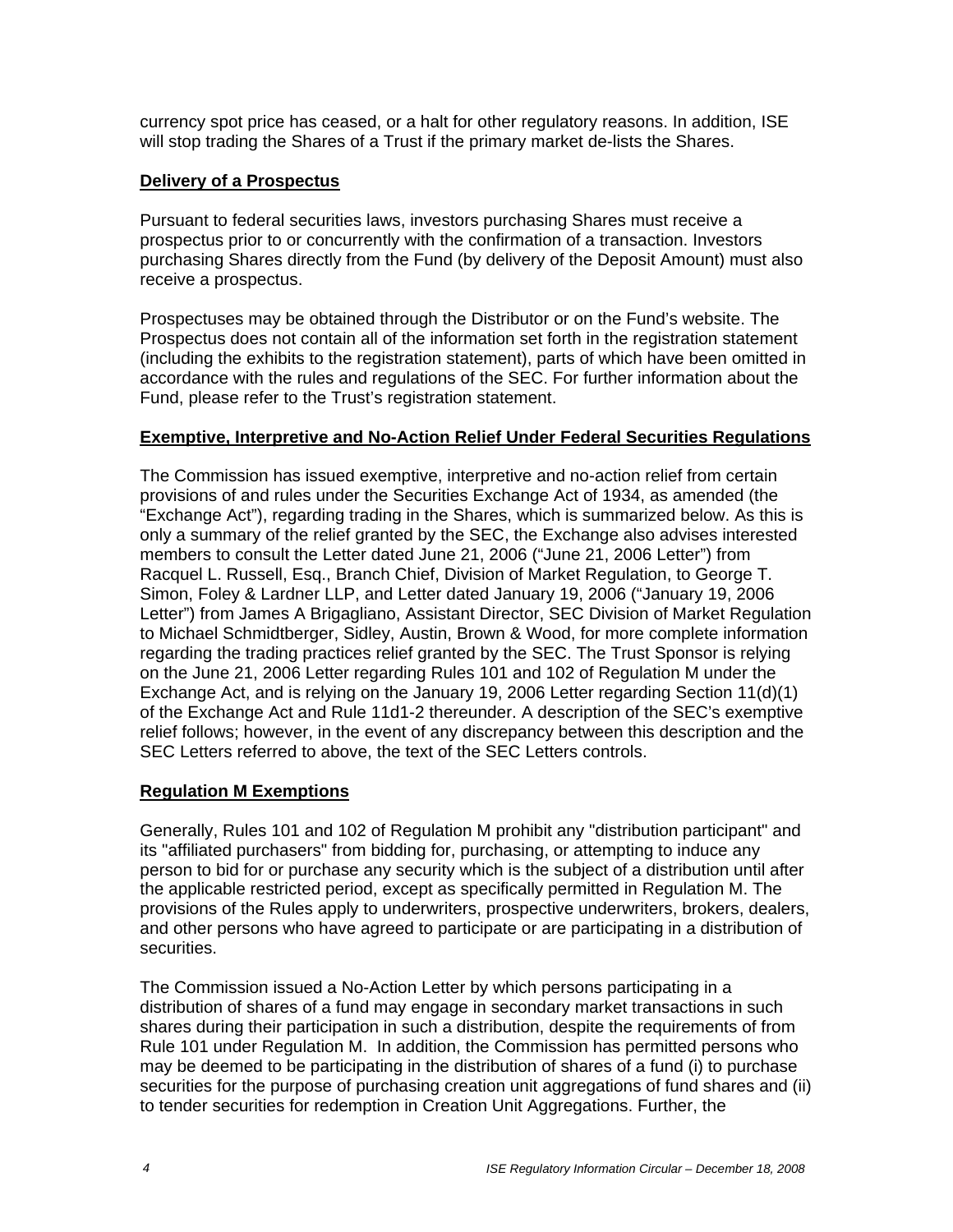Commission has clarified that the tender of fund shares to the Fund for redemption does not constitute a bid for or purchase of any of the Funds' securities during the restricted period of Rule 101. The Commission has issued a No-Action Letter to paragraph (e) of Rule 102 under Regulation M which allow the redemption of fund shares in creation unit aggregations during the continuous offering of shares.

# **Section 11(d)(1); SEC Rules 11d1-1 and 11d1-2**

Section 11(d)(1) of the Act generally prohibits a person who is both a broker and a dealer from effecting any transaction in which the broker-dealer extends credit to a customer on any security which was part of a new issue in the distribution of which he participated as a member of a selling syndicate or group within thirty days prior to such transaction. The Commission has clarified that Section 11(d)(1) does not apply to broker-dealers that are not authorized participants (and, therefore, do not create creation unit aggregations) that engage in both proprietary and customer transactions in shares of a fund in the secondary market, and for broker-dealer authorized participants that engage in creations of creation unit aggregations. This relief is subject to specific conditions, including the condition that such broker-dealer (whether or not an authorized participant) does not, directly or indirectly, receive from the fund complex any payment, compensation or other economic incentive to promote or sell the shares of a fund to persons outside the fund complex, other than non-cash compensation permitted under NASD Rule 2830 (I)(5)(A), (B) or (C). See letter dated November 21, 2005 from Catherine McGuire, Chief Counsel, SEC Division of Market Regulation, to Securities Industry Association, Derivative Products Committee. The Commission has issued a No-Action Letter under Section 11(d)(1) of the Act states that broker-dealers may treat shares of a fund, for purposes of Rule 11d1-2, as "securities issued by a registered open-end investment company as defined in the Investment Company Act" and thereby extend credit or maintain or arrange for the extension or maintenance of credit on shares that have been owned by the persons to whom credit is provided for more than 30 days, in reliance on the exemption contained in the rule.

#### **This Regulatory Information Circular is not a statutory Prospectus. Equity EAMs should consult the Trust's Registration Statement, SAI, Prospectus and the Fund's website for relevant information.**